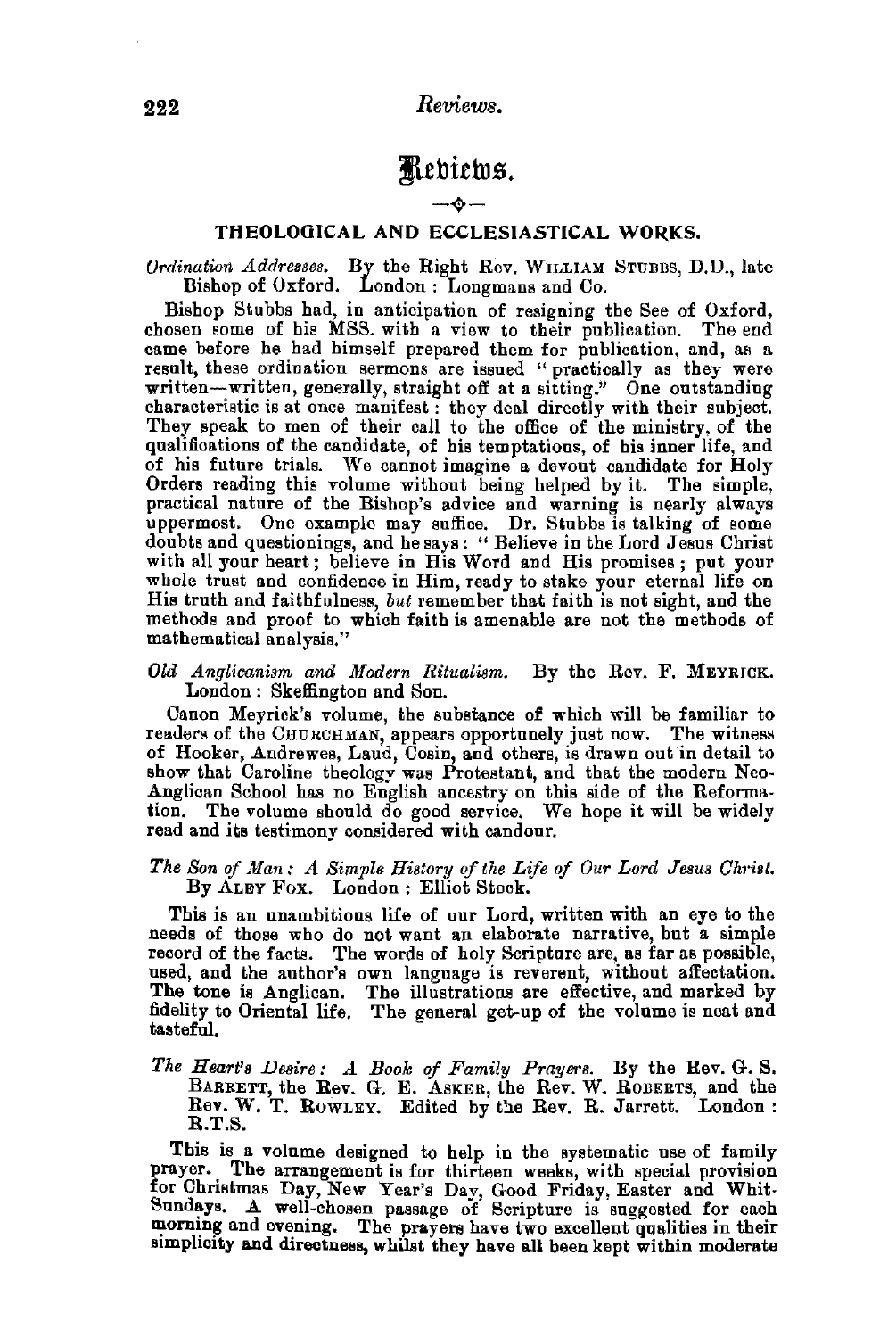length. There are many households in which such a volume will be welcomed.

*Thoughts by the Way.* By F. C. WooDHOUSE, M.A. London: S.P.C.K.

Canon Woodhouse's volume is well suited for private meditation or for reading aloud. He writes simply and clearly, with abundant reference to Holy Scripture, and with a wealth of illustrative quotation.

*Divine Song in its Human Echoes.* By the Rev. J. GEORGE GIBSON. London : Elliot Stock.

This is a new edition of a series of short, simple sermons on some familiar hymns.

Side-Lights on the Bible. By Mrs. BRIGHTWEN. London : R.T.S.

In this well-illustrated volume Mrs. Bright wen deals with some details in Eastern life which occur in Holy Scripture, explaining them by her account of various objects collected in the East. The book will help young Bible readers.

## FOREIGN MISSIONS.

Outline of a History of Protestant Missions. By GUSTAV WARNECK. Authorized Translation. Edinburgh and London : Oliphant, Ander- son and Ferrier.

*Foreign Missions.* By the Right Rev. E. T. CHURTON, D.D., late Bishop of Nassau. London : Longmans and Co.

Every accurate student of the history of foreign missions has some acquaintance with Dr. Warneck's admirable work, either in the original or in an English dress. The book first appeared twenty years ago, and an English ver then the work has been rewritten, and has, of course, very largely increased in size. The present translation is from the seventh edition, issued in September last. Every such work tends inevitably to get out of date almost as soon as it is written. Thus, even in this latest edition the reader will not find some things for which, as the book bas only just appeared in England, he may incautiously look. He will find British agencies amply and frankly discussed ; but it is perhaps on account of its full treatment of Continental, especially German, work that this survey will be most valued. We are always under a temptation to think only of our own missions, and so, on the one hand, to underestimate the amount of work actually done, and, on the other, to lose the stimulus and instruction which may be derived from the study of other agencies. We cannot doubt but that this volume will be widely used amongst the increasing number of people who in a systematic way study the work of foreign missions.

The astonishing lack of perception which is in part responsible for the weakly condition of the distinctively High Church missionary organizations must also be held responsible· for the choice of Bishop Churton to write the volume on the subject in the "Oxford Library of Practical Theology." Bishop Churton is just back from a Colonial diocese which he has left in some disorder because of his own extreme practices and teaching. Neither by experience, by reading, nor yet by temper, does he seem competent to undertake a manual on foreign missions. His book is, in fact, a melancholy example of a lost opportunity. His own school within the English Church very much needs to be stirred to a larger interest in foreign missions. Ornate and disloyal ritual in many